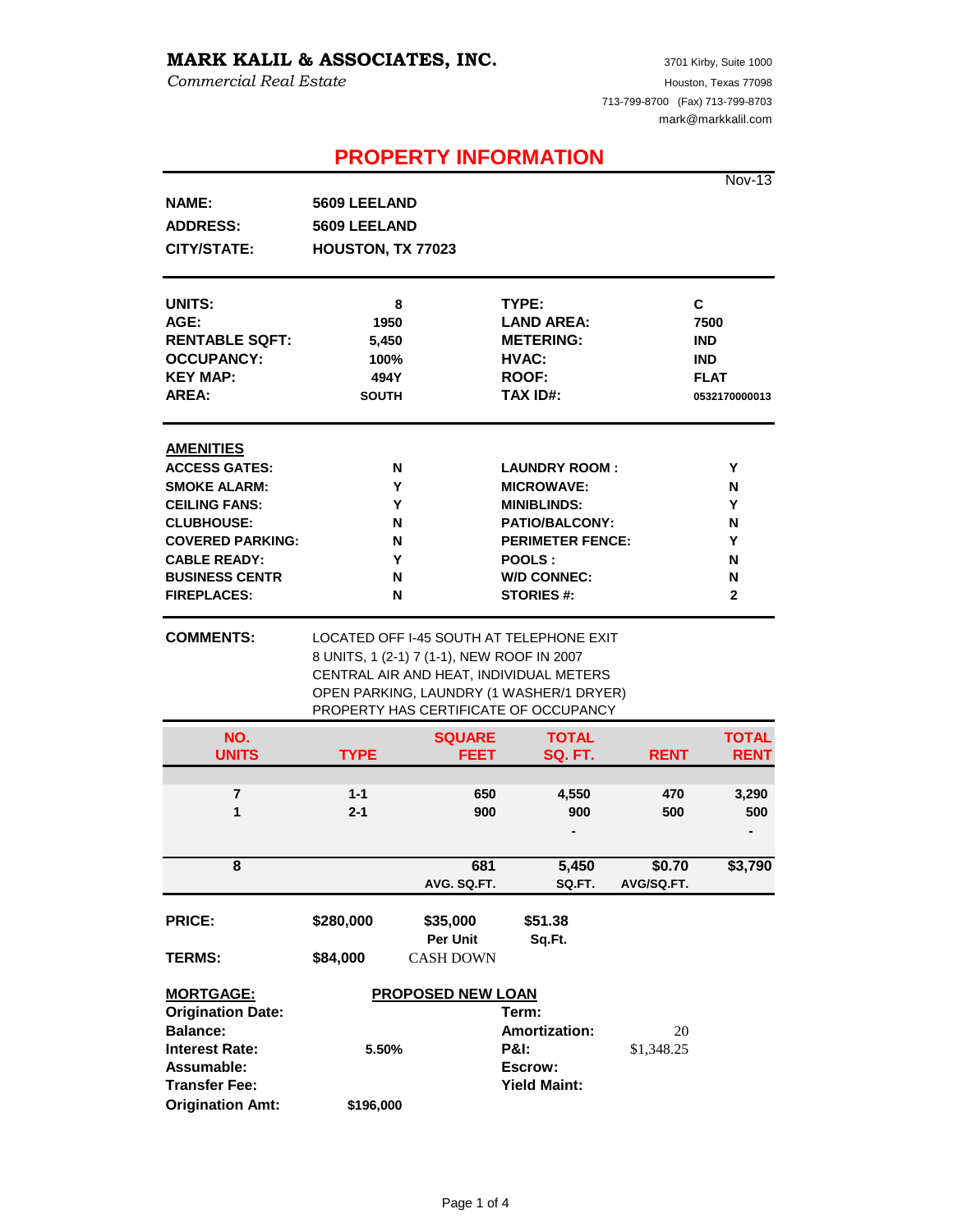## **INCOME AND EXPENSES**

|                               |             | <b>INCOME</b> |
|-------------------------------|-------------|---------------|
|                               |             |               |
| <b>Collections Avg</b>        |             | \$3,690.00    |
| <b>Collections Annualized</b> |             | \$44,280.00   |
| <b>Expenses Per SgFt</b>      | \$3.69      | \$20,137.00   |
| <b>Expenses Per Unit</b>      | \$2,517     |               |
| <b>Net Operating Income</b>   | \$24,143.00 |               |
| <b>Less Debt Service</b>      |             | \$16,179.00   |
|                               |             |               |
| <b>Net Cash Flow</b>          |             | \$7,964.00    |
| <b>Capitalization Rate</b>    |             | 8.62%         |
| <b>Cash on Cash</b>           |             | $9.48\%$      |

| POTENTIAL |  |
|-----------|--|
|           |  |

| <b>Street Rent Annualized</b>                           |               | \$45,480.00  |                |
|---------------------------------------------------------|---------------|--------------|----------------|
| Vacancy                                                 | 5%            | $-$2,274.00$ |                |
| <b>Other Income</b>                                     |               | \$900.00     |                |
| <b>Adjusted Gross Income</b>                            |               | \$44,106.00  |                |
| Expenses per Sq.Ft.                                     | \$3.69        | \$20,137.00  |                |
| <b>Expenses per Unit</b><br><b>Net Operating Income</b> | \$2,517       | \$23,969.00  |                |
| <b>Less Debt Service</b>                                |               | \$16,179.00  |                |
| <b>Net Cash Flow</b>                                    |               | \$7,790.00   |                |
| <b>Capitalization Rate</b><br><b>Cash on Cash</b>       |               |              | 8.56%<br>9.27% |
| <b>RENT ROLL</b>                                        |               |              |                |
| UNIT                                                    | <b>TENANT</b> | <b>TYPE</b>  | RENT           |
| 1                                                       | SALAZAR       | $1 - 1$      | 450            |
| 2                                                       | ESPINOZA      | $1 - 1$      | 400            |
| 3                                                       | HERNANDEZ     | $1 - 1$      | 470            |
| 4                                                       | <b>PINO</b>   | $1 - 1$      | 460            |
| 5                                                       | J PEREZ       | $1 - 1$      | 475            |

6 NIEVES 2-1 500<br>7 A PEREZ 1-1 420

8 LEASED 1-1 460

3635

A PEREZ 1-1 420

have it reviewed by his legal counsel and/or tax advisor. This property is subject to prior sale, change in price or removal from the market without notice. All information supplied from sources deemed reliable, is not warranted by Mark Kalil & Associates, Inc. The Purchaser should verify the income and expenses and all other information contained herein and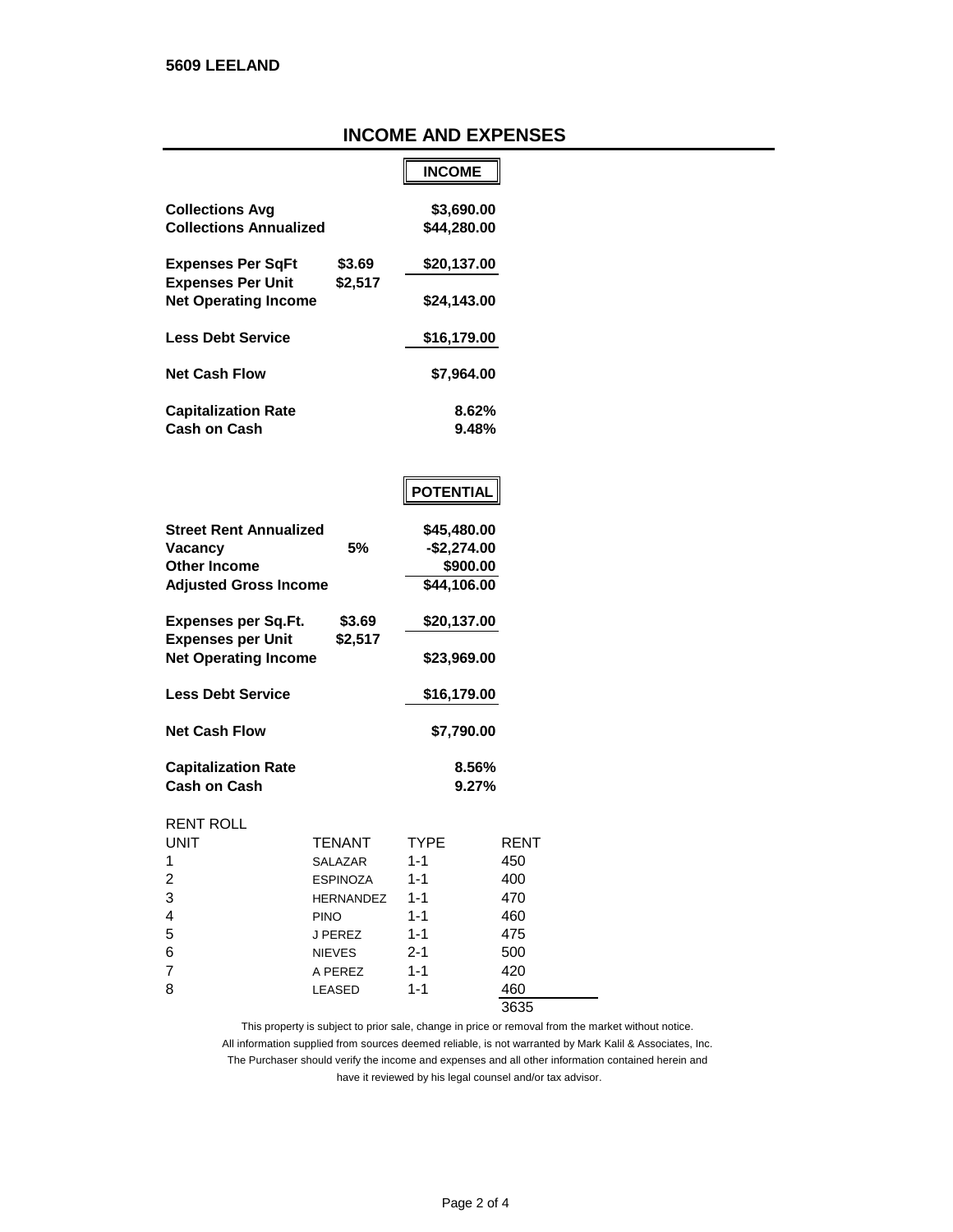